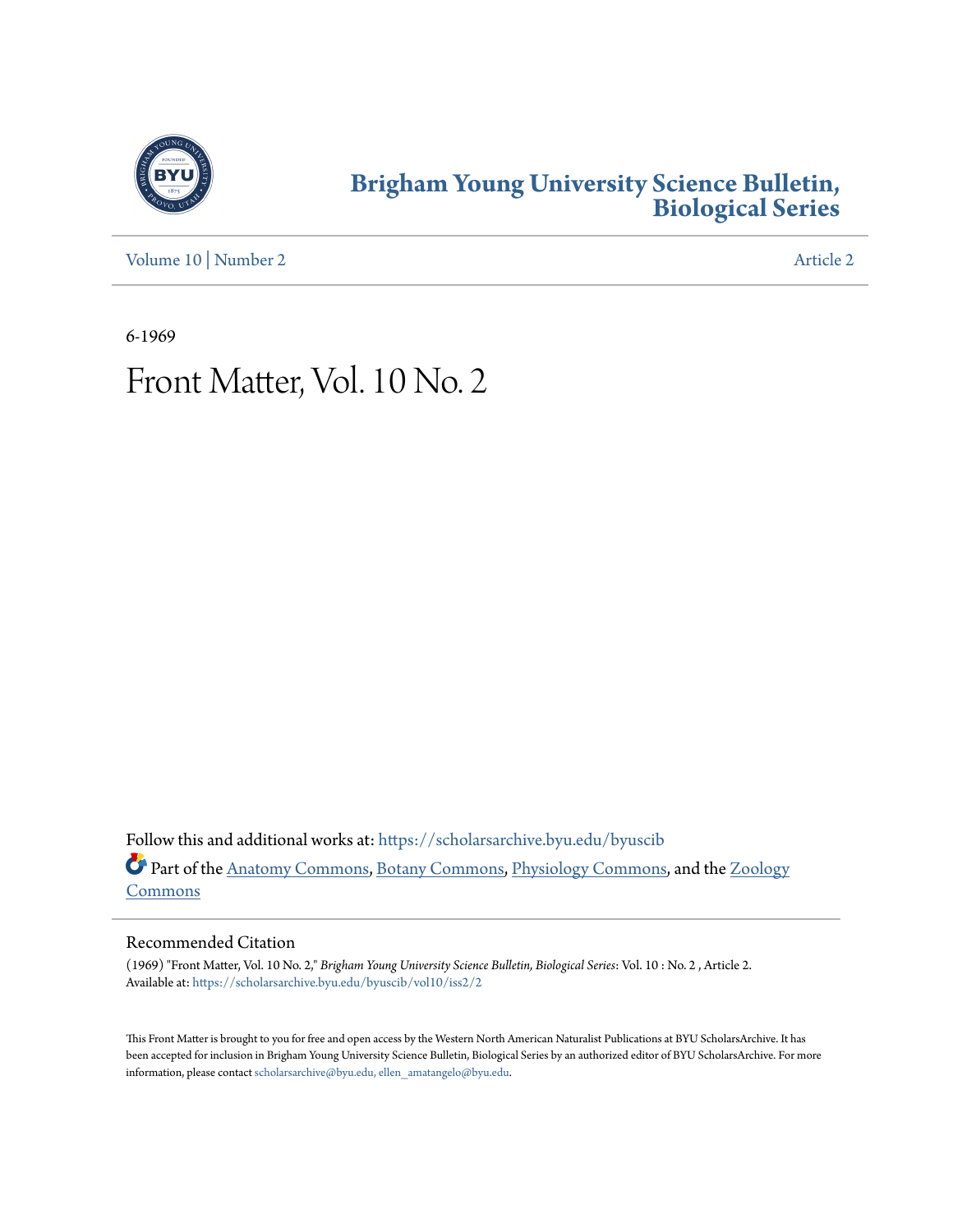$NA-P_{rraval}$ 

Brigham Young University SEP 5 1969 Science Bulletin  $H_{\text{ARVARD}}$ 

UNIVERSITY.

# NEW RECORDS AND SPECIES OF NEOTROPICAL BARK BEETLES (SCOLYTIDAE: COLEOPTERA) PART IV

by STEPHEN L. WOOD



## BIOLOGICAL SERIES — VOLUME X, NUMBER <sup>2</sup> JUNE 1969